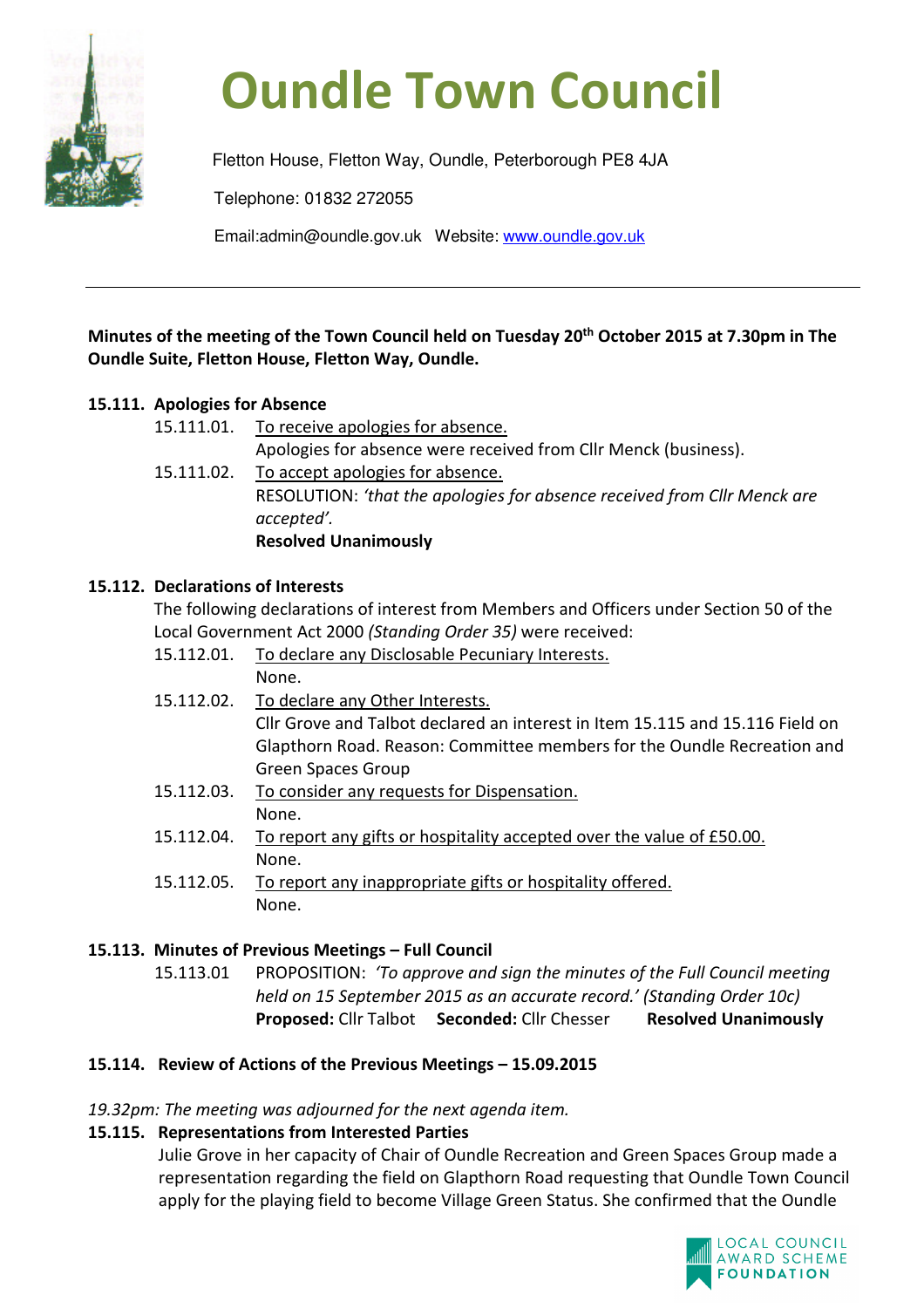Recreation and Green Spaces Group would supply the administrative support to enable this application to be submitted.

## *19.38pm: The meeting was reconvened.*

#### **15.116. Consideration of Requests from Interested Parties**

 PROPOSITION*: 'That Oundle Town Council considers actions relating to the field on Glapthorn Road'.* 

Following a debate, it was unanimously agreed to amend the proposition as follows: PROPOSITION: *'that Oundle Town Council agrees to submit an application to Northamptonshire County Council for Village Green Status on the playing field at Glapthorn Road, Oundle'.* 

**Proposed:** Cllr Davis **Seconded:** Cllr Murphy **For**: 11 Cllr Grove and Talbot did not vote having declared an Other Interest.

#### **15.117. Reports**

15.117.01. Mayors Report

Cllr King provided an overview of his report and expressed regret that he was unable to attend the Bridge Club dinner on  $11<sup>th</sup>$  October 2015 due to family commitments.

## 15.117.02. Police Report

PCSO Nadia Norman provided an overview of the crime figures which she confirmed were showing a spike predominantly due to the activities of a specific group. The crimes included damage to vehicles and windows in the town centre and thefts from insecure motor vehicles. PCSO Norman stated that there had also been criminal activity relating to thefts from outbuildings. Questions were raised regarding the damage in the Recreation Ground and arson attacks which PCSO Norman stated now appear to have stopped following intervention.

#### 15.117.03. District Councillors Report

Cllr Reichhold advised that he attended a Policy Resources Committee meeting on 12.10.2015 in which it approved the process of collective switching of energy suppliers which would commence on 01.12.2015. He confirmed that information regarding this and information he gained about grants whilst at a London conference would be published shortly.

Cllr Stearn provided an update on recent planning applications confirming that the proposal for the 70 holiday homes at Fineshades is being submitted again following it being declined on two occasions. He also confirmed that the Rushden Lake project has been passed which is an enormous project which will attract many visitors and the application for Deenethorpe Garden Village has been approved resulting in 1500 new homes being built commencing in 2017. He advised that this development should see 1700 jobs being created. Cllr Stearn concluded his report by stating that there has been some interest in developing the Riverside Hotel as a prospective care home. Cllr Stearn was asked of the impact of the Deenethorpe Garden Village on East Northamptonshire Council's five year land supply to which he confirmed that this planning application sits outside of that.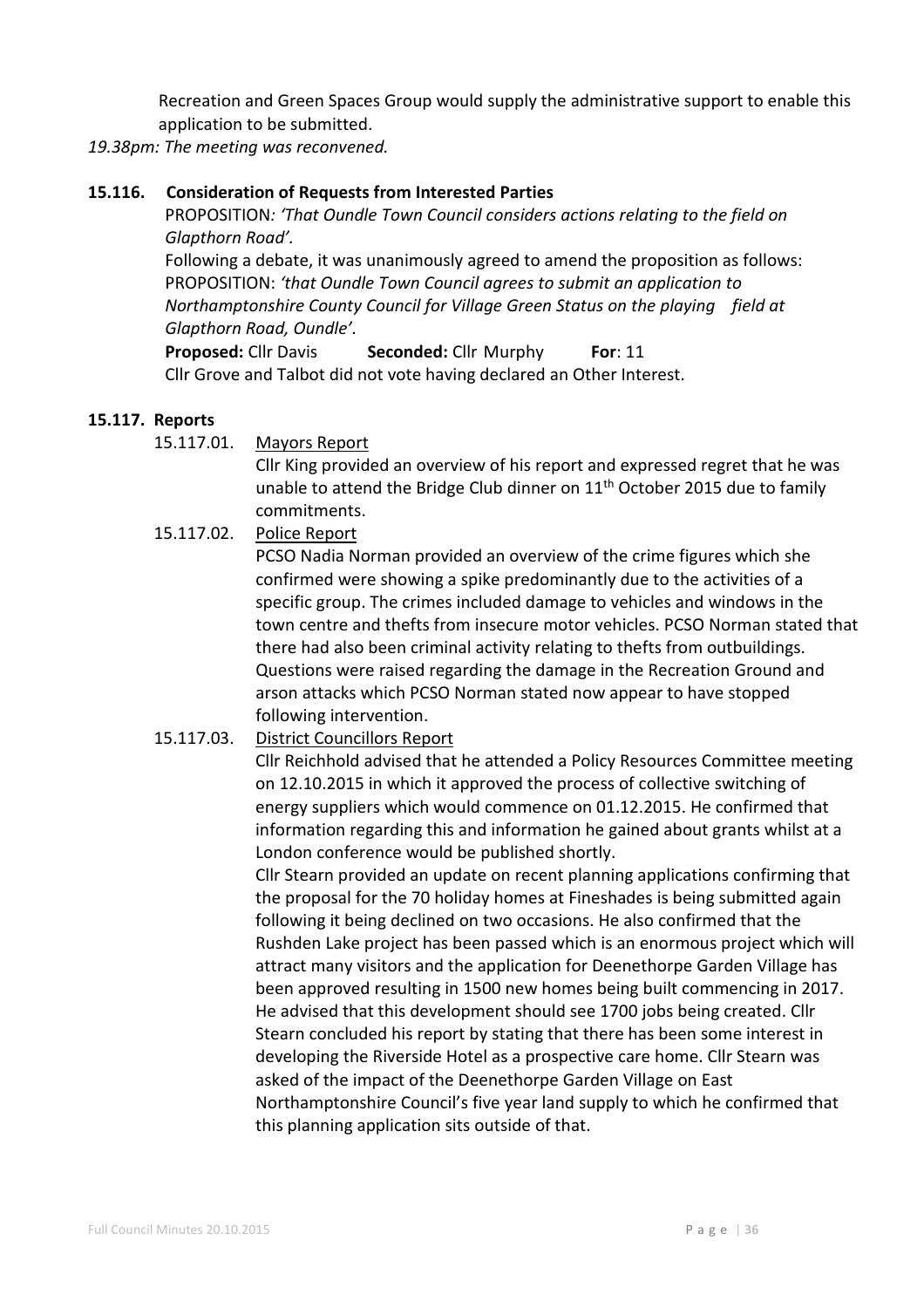#### **15.118. Signing & Sealing**

RESOLUTION: *'that any two Councillors and the Proper Officer may seal any document required by law to be issued under seal on behalf of the Council.' (Standing Order 14b.)* **Proposed:** Cllr King **Seconded:** Cllr Sparkes **Resolved Unanimously** 

## **15.119. Town Matters**

- 15.119.01. To receive the report from the Events Officer and to consider and approve any recommendations.
	- The report was noted and thanks expressed to the Events Officer.
- 15.119.02. PROPOSITION: *'That Oundle Town Council works alongside Heartstart Oundle and Oundle First Responders to apply for funding for 5 public access defibrillator units for the following locations* 
	- *Fletton House*
	- *The Courthouse*
	- *Joan Strong Centre*
	- *The Queen Victoria Hall*
	- *The George Inn*

 *and that the Council in conjunction with Heartstart Oundle will accept the responsibility for the checking and maintenance for these'.*   **Proposed:** Cllr King **Seconded:** Cllr Chesser **Resolved Unanimously**

- 15.119.03. To receive an update on progress with the re-opening of South Bridge. Cllr Vowles advised that Cllr Heather Smith and himself have been progressing this and confirmed that Anglian Water have a solution to progress the repairs and that it is intended that the works commence in January 2016.
- 15.119.04. PROPOSITION: *That Oundle Town Council: (a) notes the correspondence received from David Oliver, Chief Executive of ENC in response to OTC's letter on the growing refugee crisis and; (b) agrees to write to County Councillor, Heather Smith requesting information and assurances that NCC are putting in place the necessary framework and infrastructure around adults and children's safeguarding to help the refugees who may arrive in Northamptonshire and;*

*(c) notes the vote by Councillor Smith against the motion put forward at NCC's Full Council Meeting on Thursday 24 September 2015 relating to the Refugee Crisis.* 

Cllr Grove proposed that the above motion be moved; however Cllr Chapple requested that an amendment be passed as follows: *'That item c of the proposition is removed'.* This proposition was passed as follows:

**Proposed:** Cllr Chapple**Seconded:** Cllr S Oakes **For:** 7 **Against**: 6 As a result of this, the amended proposition as stated below was moved and passed:

PROPOSITION: *That Oundle Town Council:* 

*(a) notes the correspondence received from David Oliver, Chief Executive of ENC in response to OTC's letter on the growing refugee crisis and;* 

*(b) agrees to write to County Councillor, Heather Smith requesting information and assurances that NCC are putting in place the necessary framework and*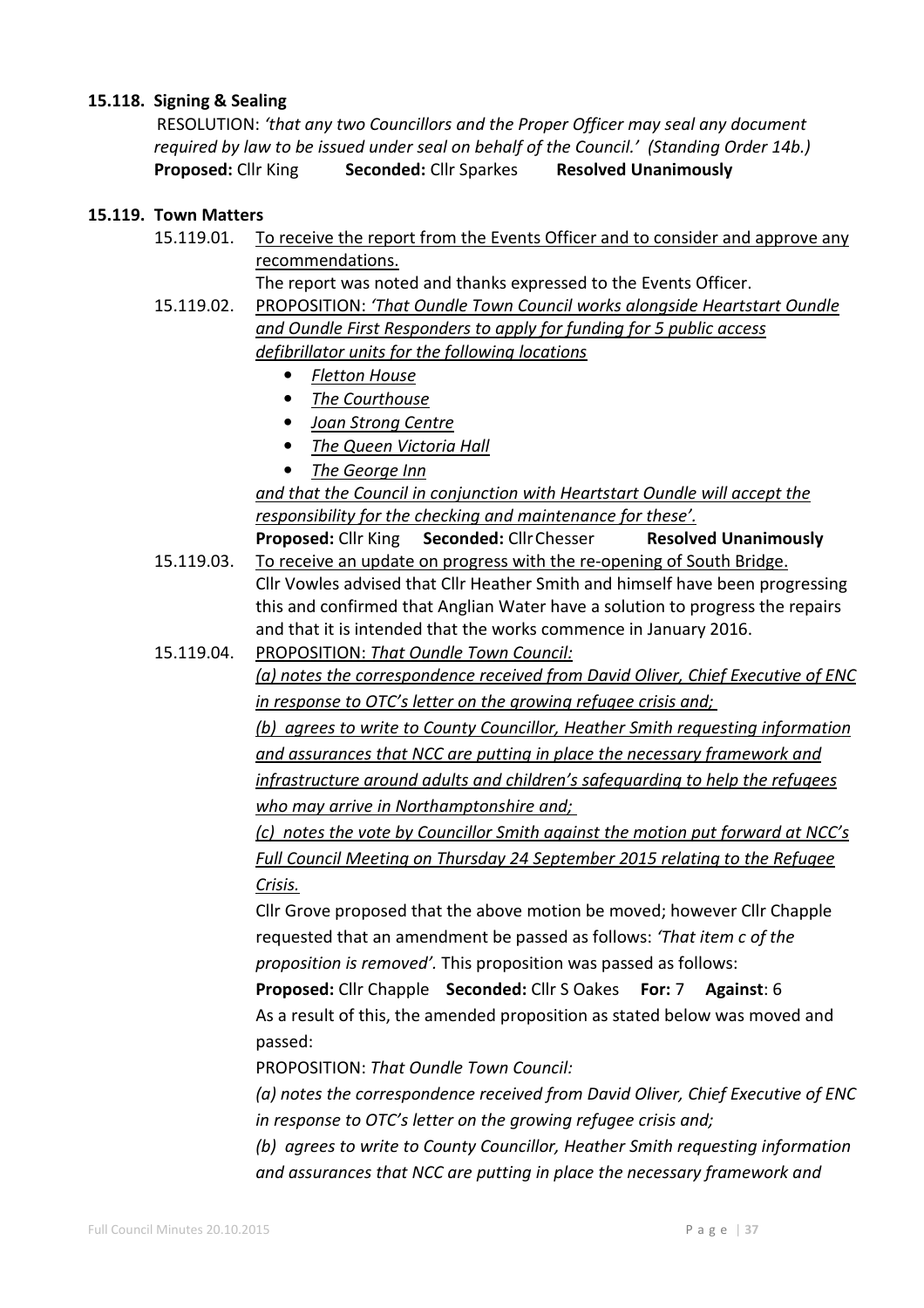*infrastructure around adults and children's safeguarding to help the refugees who may arrive in Northamptonshire.* 

**Proposed:** Cllr King **Seconded:** Cllr Davis **Resolved Unanimously** 

## **15.120. Operations Management Matters**

- 15.120.01. To receive the minutes of the Operations Management Committee meeting held on 13<sup>th</sup> October 2015. Noted.
- 15.120.02. To approve the Balance Sheet and Budget Report September 2015. Cllr Stagg provided an overview on income and expenditure confirming that initial figures for The Hub looked promising. He advised that the income form the hire of rooms was not accurate due to initial problems with the new system but that was due to be resolved imminently. He also noted the income of the s106 monies and the precept which has resulted in the Balance Sheet being in good order. Cllr Stagg highlighted expenditure in IT and the initial outlay for set up in The Hub confirming that much of this would be recovered. It was noted that Fletton House still need to be reflected accurately on the Balance Sheet which will be done once the final valuation figure is available.
- 15.120.03. Payments for September 2015. PROPOSITION: '*That the schedule of payments for September 2015 as presented at this item are paid in the amount of £421,261.08 and that all related documentation and cheques are signed'.* Note: This includes a transfer of funds in the amount of £300,000. **Proposed:** Cllr Stagg **Seconded:** Cllr Murphy **Resolved Unanimously**
- 15.120.04. To confirm the arrangements for the Financial Profiling of Council activities. Cllr King confirmed that this was necessary to do to enable the 2016/17 budget to be produced together with the plan for the next 3 years which is required to enable the Local Council Award to be retained.

#### **15.121. Estate Matters**

- 15.121.01. To receive the minutes of the Estate Management Committee meeting held on 6<sup>th</sup> October 2015. The draft minutes were noted. Cllr Fitzgerald advised that a paper regarding The Courthouse will be presented to the Estate Management Committee and then Full Council in November in order that various options regarding the future of the building can be considered.
- 15.121.02. To receive a verbal update on the works required to finalise Fletton House. Cllr Fitzgerald advised that the works within the building are now almost complete although there are still numerous tasks to carry out.
- 15.121.04. To agree a policy regarding dogs in Oundle Town Council buildings. Following a debate, it was proposed *'that other than Assistance Dogs, Oundle Town Council does not allow dogs to be admitted in its buildings'*   **Proposed:** Cllr King **Seconded:** Cllr S Oakes **For**: 9 **Against**: 4

#### **15.122. Communications Working Party Matters**

 15.122.01. A verbal update to confirm the details and timescales for the next edition of the Oracle.

 Cllr Talbot provided an overview on the timetable for the Oracle which will be produced by the beginning of November with Cllr Grove providing the editorial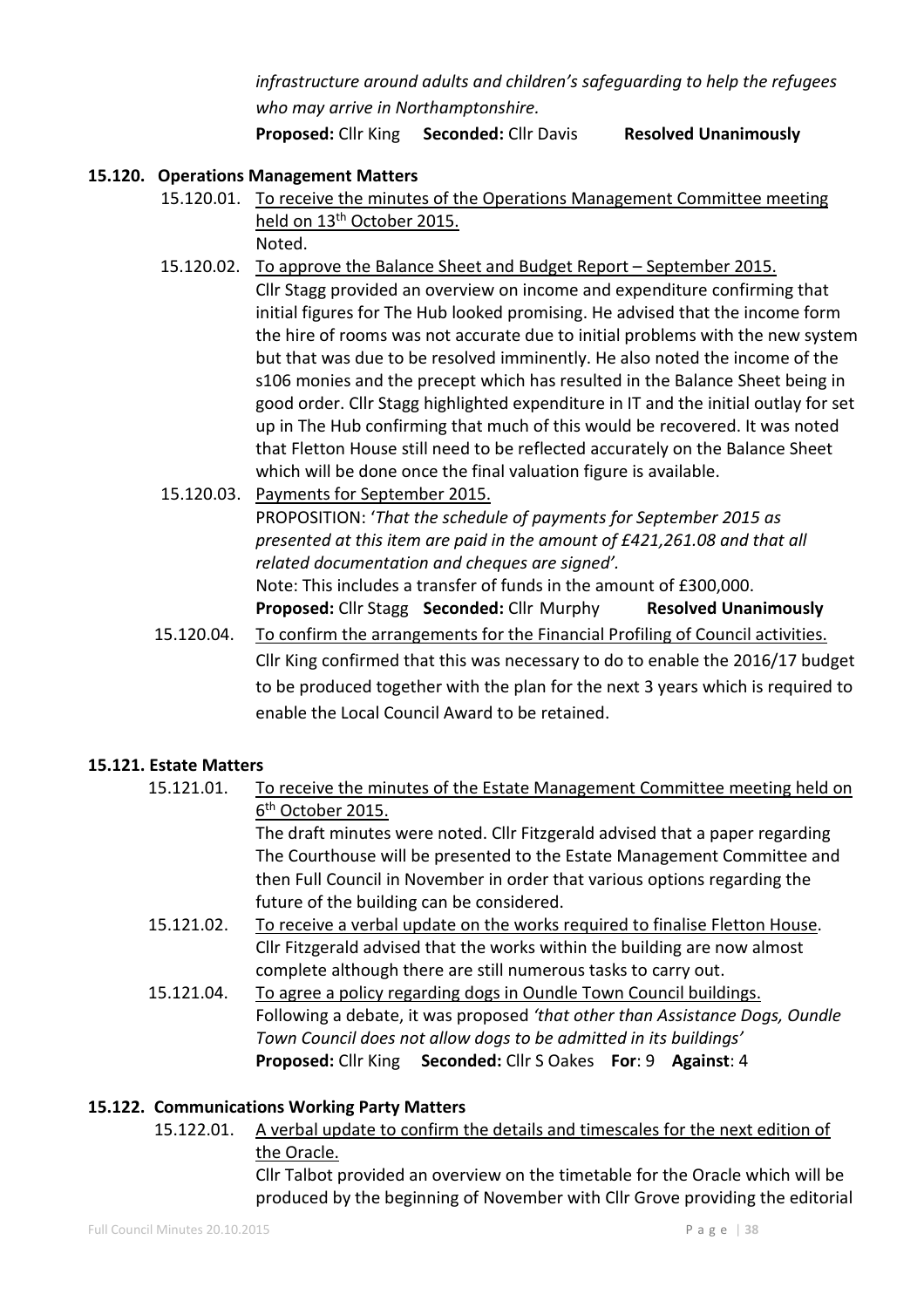work for this issue. Cllr Talbot and Grove requested that all contributors ensure the deadlines are met in order to facilitate the agreed timescales.

#### **15.123. Neighbourhood Planning Working Party Matters**

 15.123.01. To receive the minutes of the Neighbourhood Planning Working Party meeting held on 22 September 2015.

Noted.

- 15.123.02. To agree the proposed new arrangements for delivering the Neighbourhood Plan as follows:
	- 15.123.02.01. PROPOSITION: *'To cease the existing Neighborhood Planning Working Party and its membership with immediate effect'.*
	- 15.123.02.02. PROPOSITION: *'that Oundle Town Council establishes a Neighbourhood Planning Scrutiny Committee as outlined in the tabled report'.*
	- 15.123.02.03. PROPOSITION: *'that the Mayor and the Clerk have designated powers to identify and brief Neighbourhood Planning Policy Co-Ordinators to produce policies and evidence for scrutiny'.*  Before the propositions were moved, a full debate took place during which thanks were expressed to all the existing members of the Neighbourhood Planning Working Party for their hard work and the resulting evidence produced. Cllr King requested that the names of these individuals were minuted as follows:

| Mark Benns    | Debra Harper         | Sue Oakes            | Roger              |
|---------------|----------------------|----------------------|--------------------|
|               |                      |                      | Sturman            |
| Lisa Cameron  | <b>Rachel Hatt</b>   | <b>Carol Park</b>    | Richard            |
|               |                      |                      | Tremellen          |
| Ann Chapple   | Dee Hope             | Paul Piercy-         | <b>Nick Turner</b> |
|               |                      | <b>Hughes</b>        |                    |
| David Chapple | Tony Hoyle           | Gwen                 | Rachel Vicary      |
|               |                      | Radcliffe            |                    |
| Moira Clarke  | Paul King            | Philip Rose          | David Webb         |
|               |                      |                      |                    |
| Paul Eveleigh | <b>Bill Martin</b>   | David Smith          | David Wood         |
|               |                      |                      |                    |
| Mark Felton   | Matthias             | <b>Roy Sparkes</b>   | Ali Winbolt        |
|               | Menck                |                      |                    |
| Neil Fraser   | <b>Neville Oakes</b> | <b>Philip Stearn</b> |                    |
|               |                      |                      |                    |

Following this, the propositions were then moved with the following outcomes:

PROPOSITION: *'To cease the existing Neighborhood Planning Working Party and its membership with immediate effect'.*  **Proposed:** Cllr King **Seconded:** Cllr Fitzgerald **For**: 12 **Against:** 0 **Abstention**: 1

PROPOSITION: *'that Oundle Town Council establishes a Neighbourhood Planning Scrutiny Committee as outlined in the tabled report'.* 

 **Proposed:** Cllr King **Seconded:** Cllr Murphy **For**: 12 **Against:** 0 **Abstention**: 1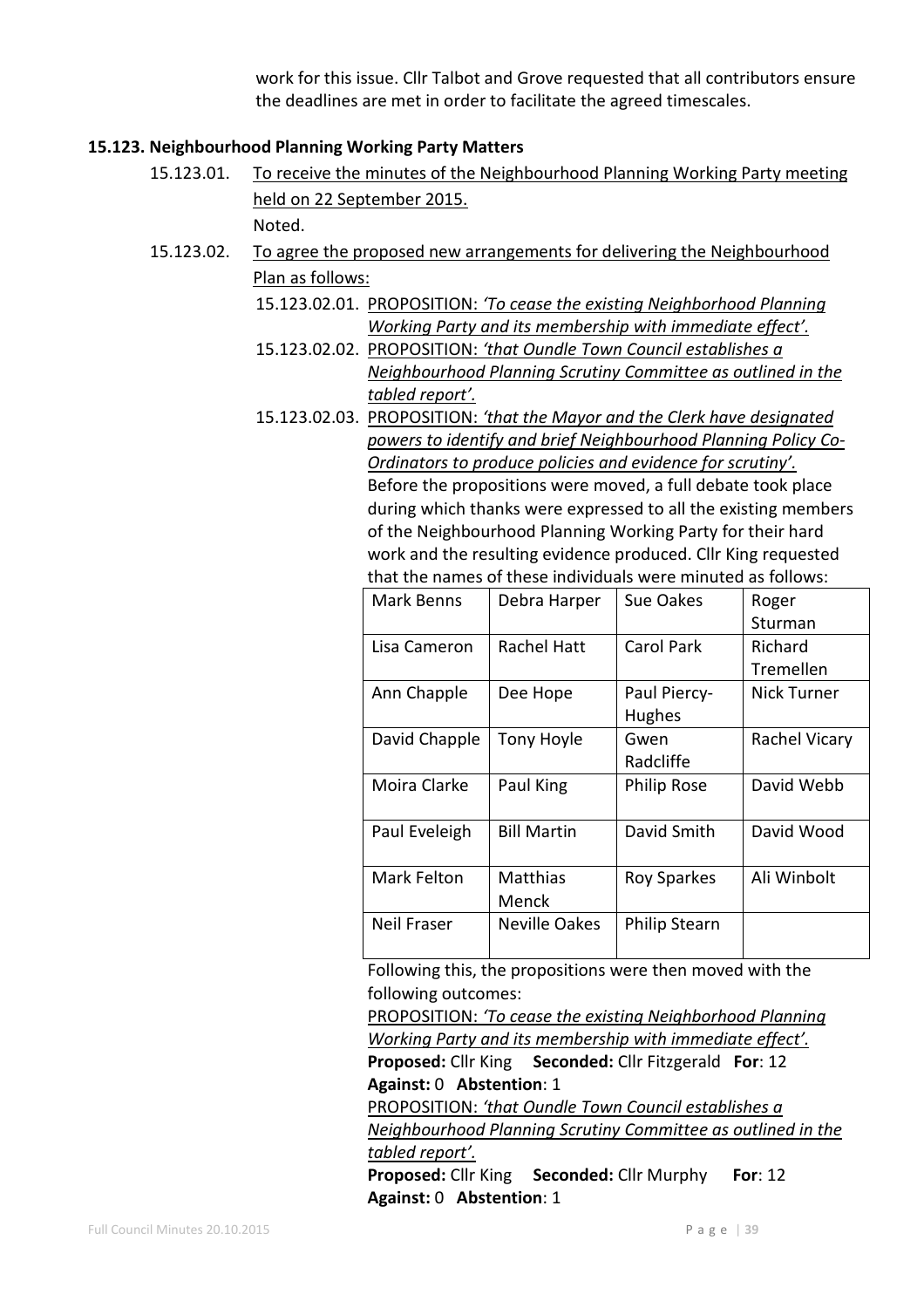PROPOSITION: *'that the Mayor and the Clerk have designated powers to identify and brief Neighbourhood Planning Policy Co-Ordinators to produce policies and evidence for scrutiny'.*  **Proposed:** Cllr King **Seconded:** Cllr Talbot **For**: 10 **Against:** 0 **Abstention**: 3

#### **15.124. Planning Matters**

15.124.01 To receive the minutes from the Planning Committee meeting held on 6<sup>th</sup> October 2015.

> Cllr Chapple noted the minutes and advised that a decision made regarding the retrospective planning application for a variation at Lamorna was under query as a member of the public was unhappy that the Council had not stated there should be a requirement for a yew hedge that had been removed to be replaced.

#### **15.125. Meeting Reports**

- 15.125.01. To receive reports on meetings held by members on behalf of the Council. Noted.
- 15.125.02. To receive reports on meetings due to be held by members on behalf of the Council.

 Cllr Stagg advised that he has a meeting planned regarding CCTV coverage for the Recreation Ground.

#### **15.126. Council Matters**

- 15.126.01. An update on the proposed new Oundle Town Council logo. Cllr King advised that this agenda item will be deferred to the November Full Council meeting to enable choices to be considered.
- 15.126.02. To discuss plans for an official opening of Fletton House. Cllr King confirmed that a Civic Event will be held on 2<sup>nd</sup> December 2015 to officially mark the opening of Fletton House and invitations would be sent from the office shortly.
- 15.126.03. To consider next steps with the Local Council Awards Scheme. Cllr King advised that the Council needs to apply for the Scheme by end of year in order to have continuity of Quality status. He advised that this needed to be mandated by Full Council and it will be on the November agenda for submission the first week of December. He stated that the application required a lot of work and that it may not be possible to make the accreditation deadline but the Clerk and he would make best endeavours to achieve this.
- 15.126.04. To receive a verbal update with progress on the marketing plan for Oundle. Cllr King advised that the Marketing Group had been reconstituted and new Terms of Reference developed. He confirmed that a successful first meeting had now taken place and that the notes from this will be written up and circulated shortly.

#### **15.127. Consultations, Conferences and Training**

 15.127.01. Central Licensing Administration Unit: Consultation on Statement of Principles – Gambling Act 2005 (three yearly review). Responses by 3 November 2015. It was confirmed that Cllr Davis and Sparkes are reviewing this. It was unanimously agreed to give delegated authority to produce a response on behalf of the Council which should be submitted via the office.